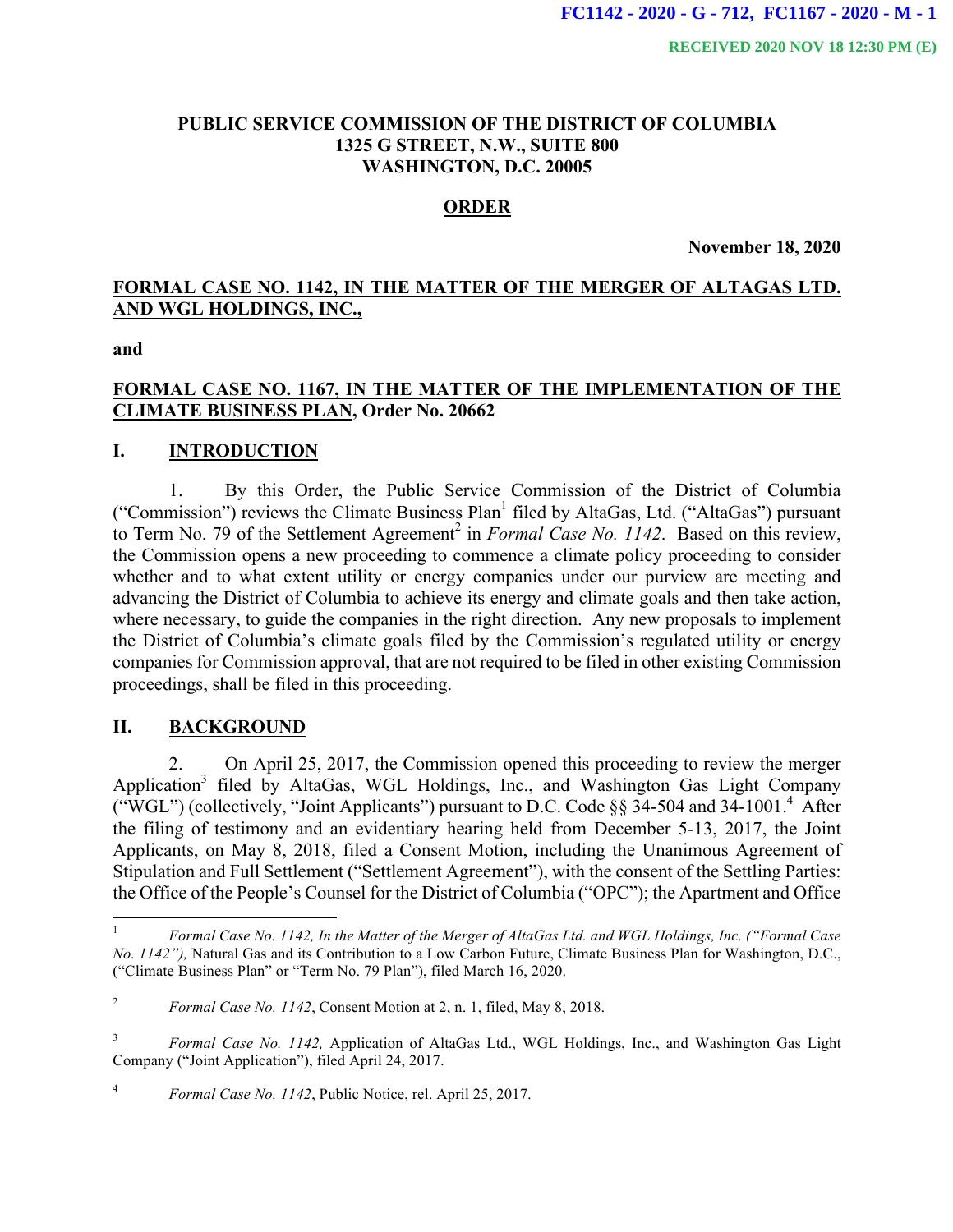Building Association of Metropolitan Washington ("AOBA"); the District of Columbia Government ("DCG"); the Department of Defense/Other Federal Executive Agencies; the National Consumer Law Center/National Housing Trust/National Housing Trust-Enterprise Preservation Corporation; the Baltimore-Washington Construction & Public Employees Laborers' District Council ("LiUNA"); and the Office and Professional Employees International Union Local 2, AFL-CIO. The Settling Parties indicated that the other two parties in this proceeding, the International Brotherhood of Teamsters Local Union No. 96 and Potomac Electric Power Company, did not sign the Settlement Agreement but stated that they did not oppose it.<sup>5</sup>

3. In Order No. 19396, $6$  the Commission approved the Settlement Agreement with conditions, which the Joint Applicants accepted. The Merger closed on July 6,  $2018$ <sup>7</sup>

4. On March 16, 2020, AltaGas and WGL filed the Climate Business Plan pursuant to Term No. 79 of the Settlement Agreement. As an attachment, the Climate Business Plan included a study to assess the development of renewable (bio) gas facilities in the Greater Washington, D.C. metropolitan area pursuant to Term No. 6 of the Settlement Agreement ("Term No. 6 Study").<sup>8</sup>

5. In response to the Climate Business Plan filing, several comments were filed. On June 15, 2020, Sierra Club filed Comments and a Request to Institute an Evidentiary Proceeding.<sup>9</sup> Two individuals filed comments on June 22, 2020.<sup>10</sup> Six members of the District of Columbia Council, OPC, AOBA, DCG, the Environmental Defense Fund ("EDF"), LiUNA, Sierra Club on behalf of two groups of District of Columbia residents, and 26 District of Columbia Organizations

<sup>9</sup> *Formal Case No. 1142*, Comments and Request to Institute an Evidentiary Proceeding of Sierra Club, filed June 15, 2020.

<sup>10</sup> *Formal Case No. 1142*, Comments of Jacqueline Kosloski, filed June 22, 2020; Comments of Jim Schulman, Architect, filed June 22, 2020.

 <sup>5</sup> *Formal Case No. 1142*, Consent Motion at 2, n. 1, filed, May 8, 2018.

<sup>6</sup> *Formal Case No. 1142*, Order No. 19396, rel. June 29, 2018.

<sup>7</sup> *Formal Case No. 1142*, Letter to Brinda Westbrook-Sedgwick, Commission Secretary, from Moxila A. Upadhyaya, Counsel for AltaGas Ltd., filed July 9, 2018.

<sup>8</sup> *Formal Case No. 1142*, Natural Gas and its Contribution to a Low Carbon Future, Climate Business Plan for Washington, D.C., ("Climate Business Plan" or "Term No. 79 Plan"), filed March 16, 2020.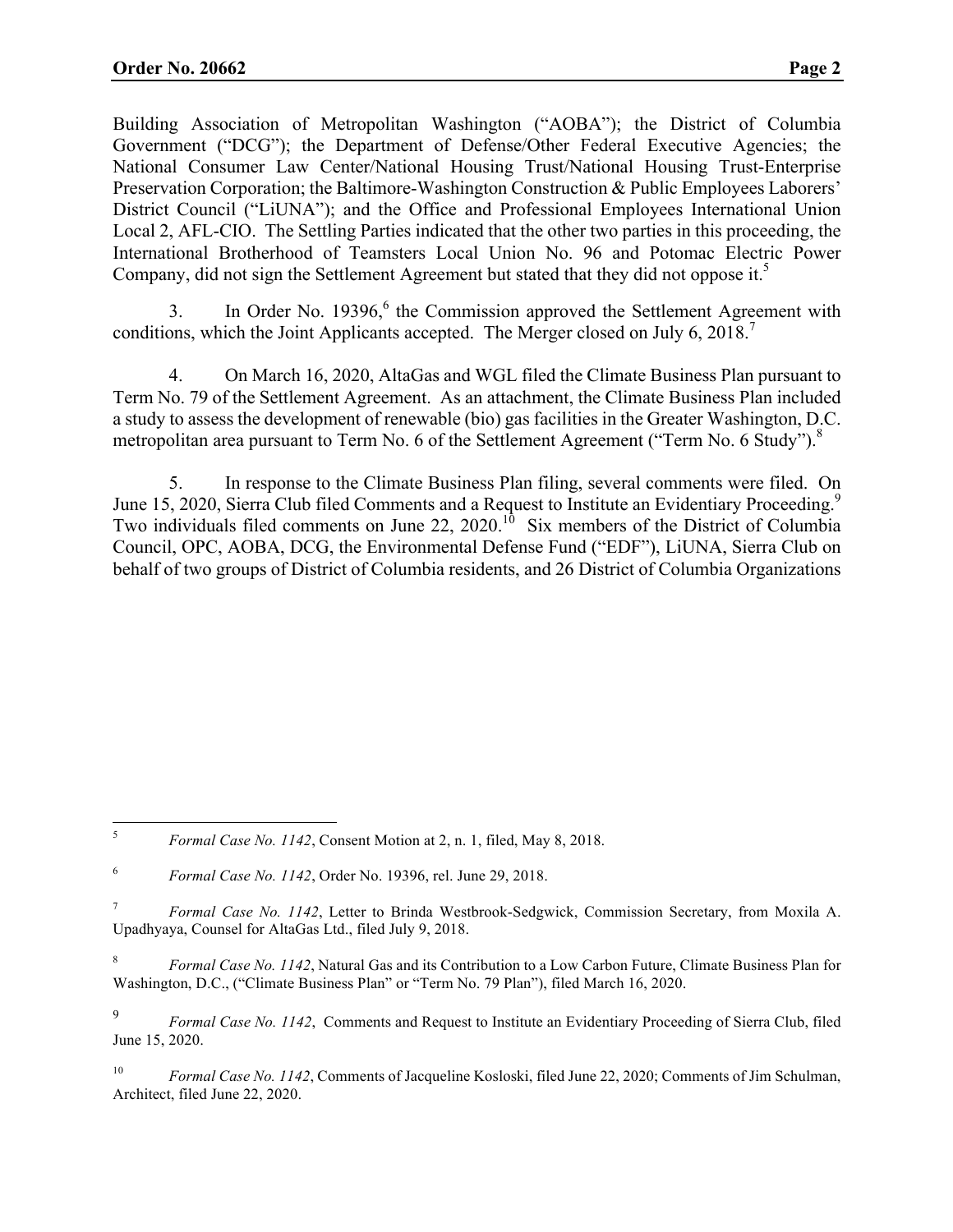("DC Organizations") filed comments on June 26, 2020.<sup>11</sup> Reply comments were filed by AltaGas, OPC, AOBA, DCG, EDF, and Sierra Club on September 25, 2020.<sup>12</sup>

## **III. DISCUSSION**

6. The District of Columbia has adopted bold climate change commitments, first committing to reduce greenhouse gas emissions at least 50% by 2032 (below 2006 levels) through increasing renewable energy sources and decreasing consumption. In December 2017, Mayor Muriel Bowser announced a commitment to achieve carbon neutrality by 2050 and honor the 1.5 degree objective of the Paris Climate Accord.<sup>13</sup> In August 2018, DCG issued the Clean Energy DC Plan, which outlines strategies for the energy sector to obtain the 2032 and 2050 goals.<sup>14</sup> The Clean Energy DC Plan seeks to make the "energy system more sustainable, resilient, and equitable."<sup>15"</sup> DCG also issued its Sustainable DC 2.0 Plan, encompassing a discussion of the environmental, social, and economic needs of the District of Columbia, in 2018.<sup>16</sup>

7. Also in 2018, the DC Council unanimously passed the CleanEnergy DC Omnibus Amendment Act. The law changed the Commission's mandate to require that Commission uphold "the conservation of natural resources, and the preservation of environmental quality, including effects on global climate change and the District's public climate commitments."<sup>17</sup> In its

 <sup>11</sup> *Formal Case No. 1142*, Comments of Councilmembers Brianne K. Nadeau, Mary M. Cheh, Charles Allen, Vincent C. Gray, Robert C. White, Jr., and David Grasso, filed June 26, 2020; Office of the People's Counsel for the District of Columbia's Initial Comments on AltaGas Ltd.'s Filing Regarding Merger Terms Nos. 6 and 79,, filed June 26, 2020; Comments of the Apartment and Office Building Association of Metropolitan Washington, filed June 26, 2020; Comments by the Department of Energy and Environment on behalf of the District of Columbia Government Concerning AltaGas Ltd.'s Climate Business Plan, filed June 26, 2020; Comments of Environmental Defense Fund on AltaGas And WGL's Climate Business Plan, supplemented by Corrected Comments, both filed June 26, 2020; Comments of the Baltimore Washington Construction and Public Employees Laborers' District Council, filed June 26, 2020; 65 Comments Provided by Sierra Club ("65 Comments"), filed June 26, 2020; 78 Comments Provided by Sierra Club, filed June 26, 2020; District of Columbia Organizations Comments, filed June 26, 2020.

<sup>&</sup>lt;sup>12</sup> *Formal Case No. 1142*, AltaGas, Ltd. Reply Comments, filed September 25, 2020; The Office of the People's Counsel for the District of Columbia's Reply Comments on AltaGas Ltd.'s Filing Regarding Merger Term Nos. 6 And 79, filed September 25, 2020; Reply Comments of the Apartment and Office Building Association of Metropolitan Washington, filed September 25, 2020; Department of Energy and Environment's Reply Comments on AltaGas Ltd.'s Filing Regarding Merger Commitment Nos. 79 and 6, filed September 25, 2020; On Reply Comments of Environmental Defense Fund on AltaGas And WGL's Climate Business Plan, filed September 25, 2020; Reply Comments of Sierra Club, filed September 25, 2020.

<sup>&</sup>lt;sup>13</sup> Office of the Mayor of DC, Press Release: Mayor Bowser Commits to Make Washington, DC Carbon-Neutral and Climate Resilient by 2050 (Dec. 4, 2017).

<sup>&</sup>lt;sup>14</sup> Clean Energy DC, The District of Columbia Climate and Energy Action Plan, at Executive Summary page v, rel. Aug. 2018,

<sup>15</sup> Clean Energy DC One Pager, August 2018.

<sup>16</sup> Sustainable DC 2.0 Plan, 2018.

<sup>17</sup> D.C. Code § 34-808.02 (2020 Supp.).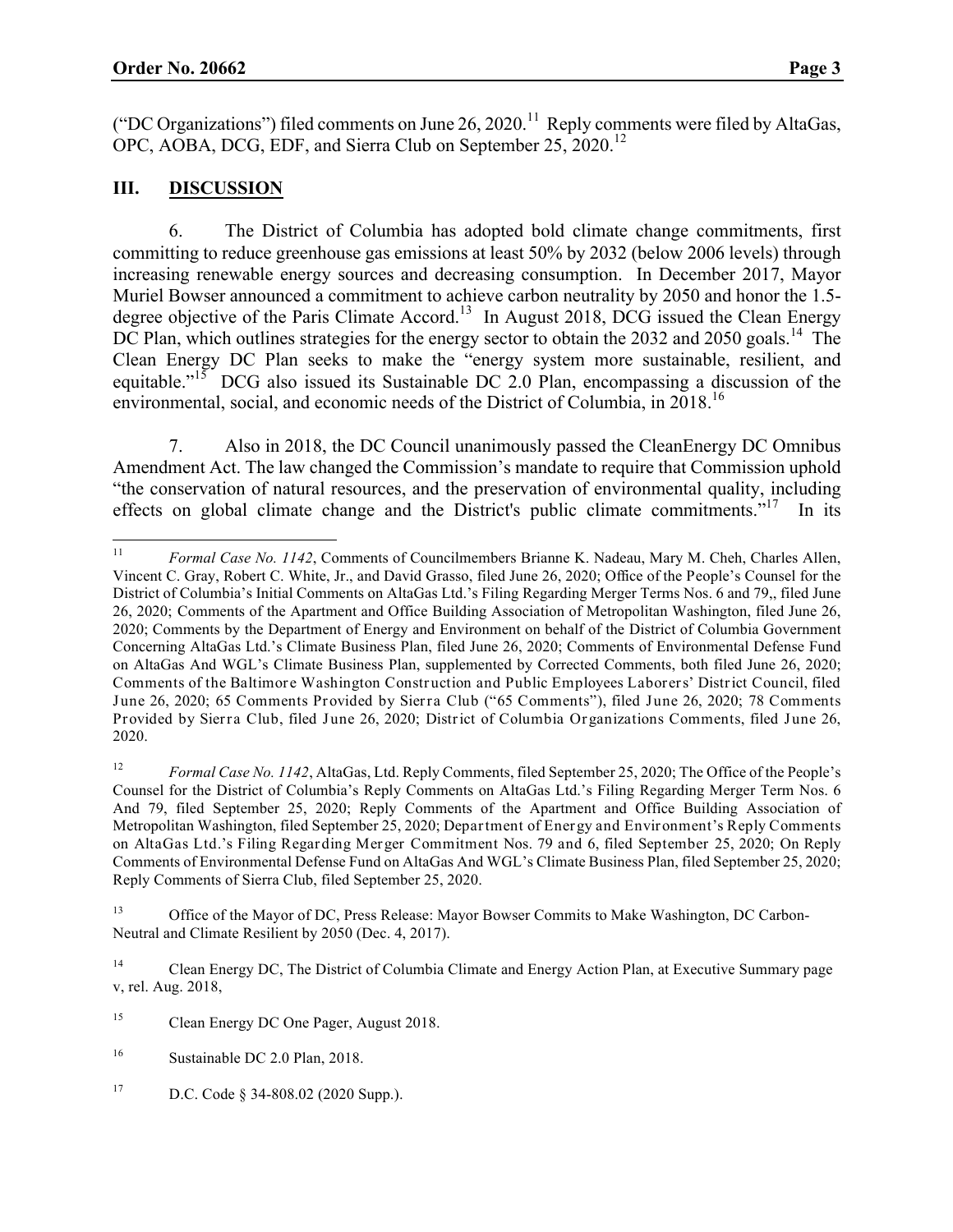proceedings, the Commission must now consider, *inter alia*, how utility programs and proposals will effectuate the District of Columbia's climate change commitments.

8. Term No. 79 of the Settlement Agreement reads:

By January 1, 2020, AltaGas will file with the Commission a long-term business plan on how it can evolve its business model to support and serve the District's 2050 climate goals (e.g., providing innovative and new services and products instead of relying only on selling natural gas). After the business plan is filed, AltaGas will hold bi-annual public meetings to report on and discuss its progress on the business plan.

9. Term No. 6 reads:<sup>18</sup>

AltaGas will provide \$450,000 to fund a study to assess the development of renewable (bio) gas facilities in the Greater Washington, D.C. metropolitan area. The study will assess the potential environmental benefits of repurposing locally sourced waste streams into pipeline quality renewable gas, compressed natural gas and/or liquefied natural gas that can be used for carbon neutral vehicle fueling and onsite energy production. The study will evaluate the economic viability, identify operating challenges and solutions, and offer recommendations relating to regulatory and market approaches that can facilitate the utilization of renewable sources to support the achievement of local, state, and regional climate and energy plans. This study will be a single study funded by AltaGas with respect to all of the Washington Gas service territories and will be commenced within one year after Merger Close. Neither AltaGas nor any AltaGas affiliate will perform the study. The costs of this study shall not be recovered through Washington Gas's utility rates.

10. The Climate Business Plan and the Term No. 6 Report included in the Climate Business Plan were developed pursuant to negotiated terms of the Settlement Agreement. Unlike other terms in the Settlement Agreement, the language in these terms does not include mandates that the Commission approve the Climate Business Plan or the Term No. 6 Report. The Commission cannot add language requiring approval of these documents into these negotiated terms. Thus, the Commission does not approve or reject either the Climate Business Plan or the Term No. 6 Report; they were filed in compliance with the Settlement Agreement.

11. However, neither Term No. 6 nor Term No. 79 prevent the Commission from acting on promoting the District's climate goals. The Clean Energy Act establishes a requirement that the Commission consider the effects on global climate change and the District's public climate commitments in its supervision and regulation of utility or energy companies.<sup>19</sup> Thus, the

<sup>&</sup>lt;sup>18</sup> The Term No. 6 Study was filed as part of the Climate Business Plan.

<sup>&</sup>lt;sup>19</sup> D.C. Code § 34-808.02 (2019). Although the Clean Energy Act did not establish a deadline for addressing the directives, the Commission has an obligation to develop a plan that furthers the purposes of the Clean Energy Act and aligns with the targets established by *Clean Energy DC* and *Sustainable DC*.